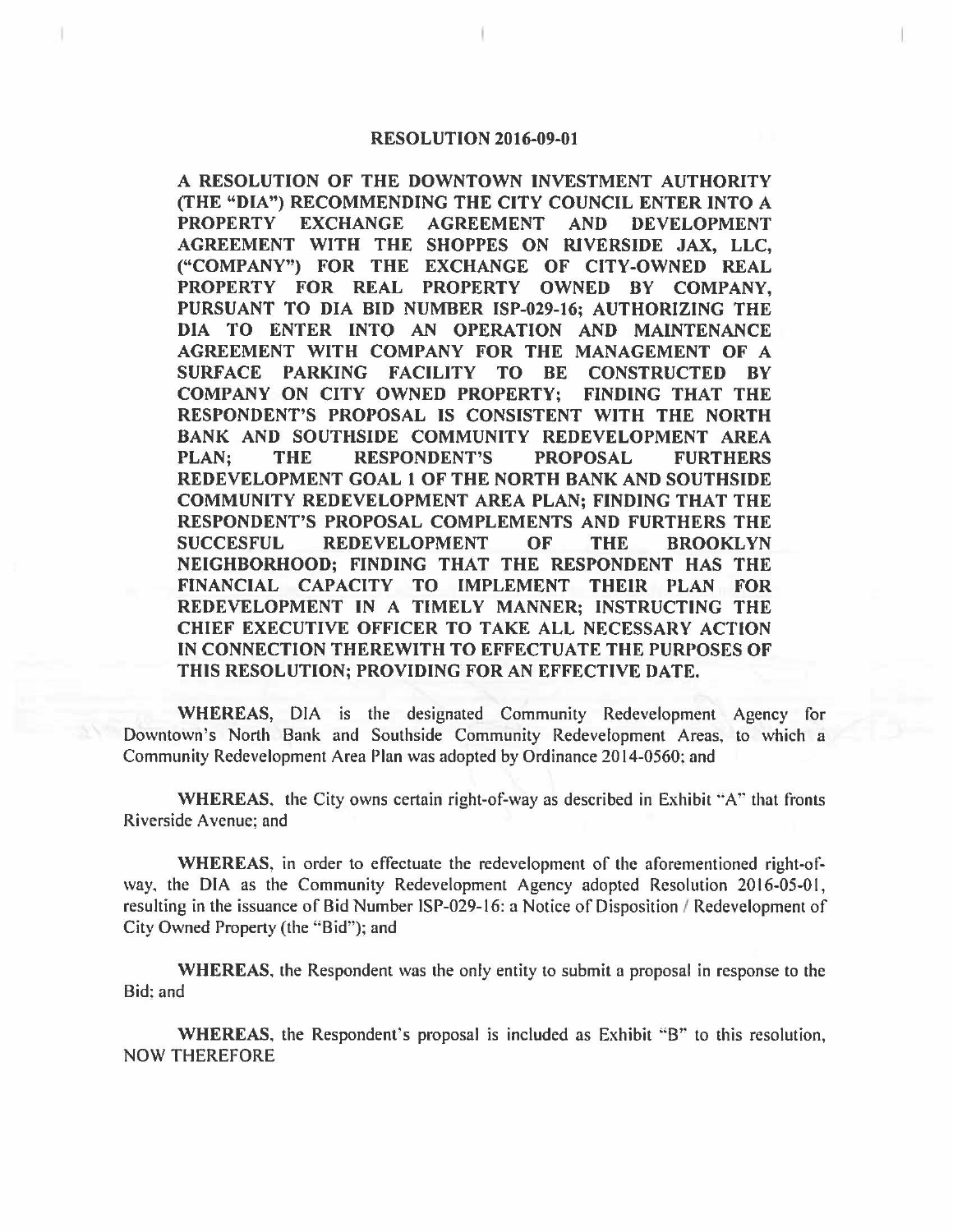Resolution 2016-09-0 I Page 2

BE IT **RESOLVED,** by the Downtown Investment Authority:

**Section 1.** The DIA finds that the recitals set forth above are true and correct and are incorporated herein by this reference.

**Section 2.** The DIA finds that the Respondent's proposal is consistent with the North Bank and Southside Community Redevelopment Area Plan.

**Section 3.** The DIA finds that the Respondent's proposal furthers Redevelopment Goal 1 [state what the goal is] of the North Bank and Southside Community Redevelopment Area Plan.

**Section 4.** The DIA finds that the Respondent's proposal complements and furthers the successful redevelopment of the Brooklyn neighborhood

**Section 5.** The DIA finds that the Respondent has the financial capacity to implement their proposed plan for redevelopment in a timely manner.

**Section 6.** The DIA instructs the Chief Executive Officer of the Downtown Investment Authority to take all necessary action to effectuate the purpose of this resolution.

**Section** 7. This Resolution, 2016-09-01, Shall become effective on the date it is signed by the Chair of the DIA Board.

WITNESS:

**DOWNTOWN INVESTMENT AUTHORITY** 

*J;etn:/2,u\_\_:l~* ~/~ James Bailer, Chairman Date

VOTE: In Favor: C Opposed: Abstained:  $\varphi$ 

 $\frac{6}{\sqrt{2}}$  Opposed:  $\frac{6}{\sqrt{2}}$  Abstained:  $\frac{6}{\sqrt{2}}$ 

FORM APPROVAL:

Office of General Counsel